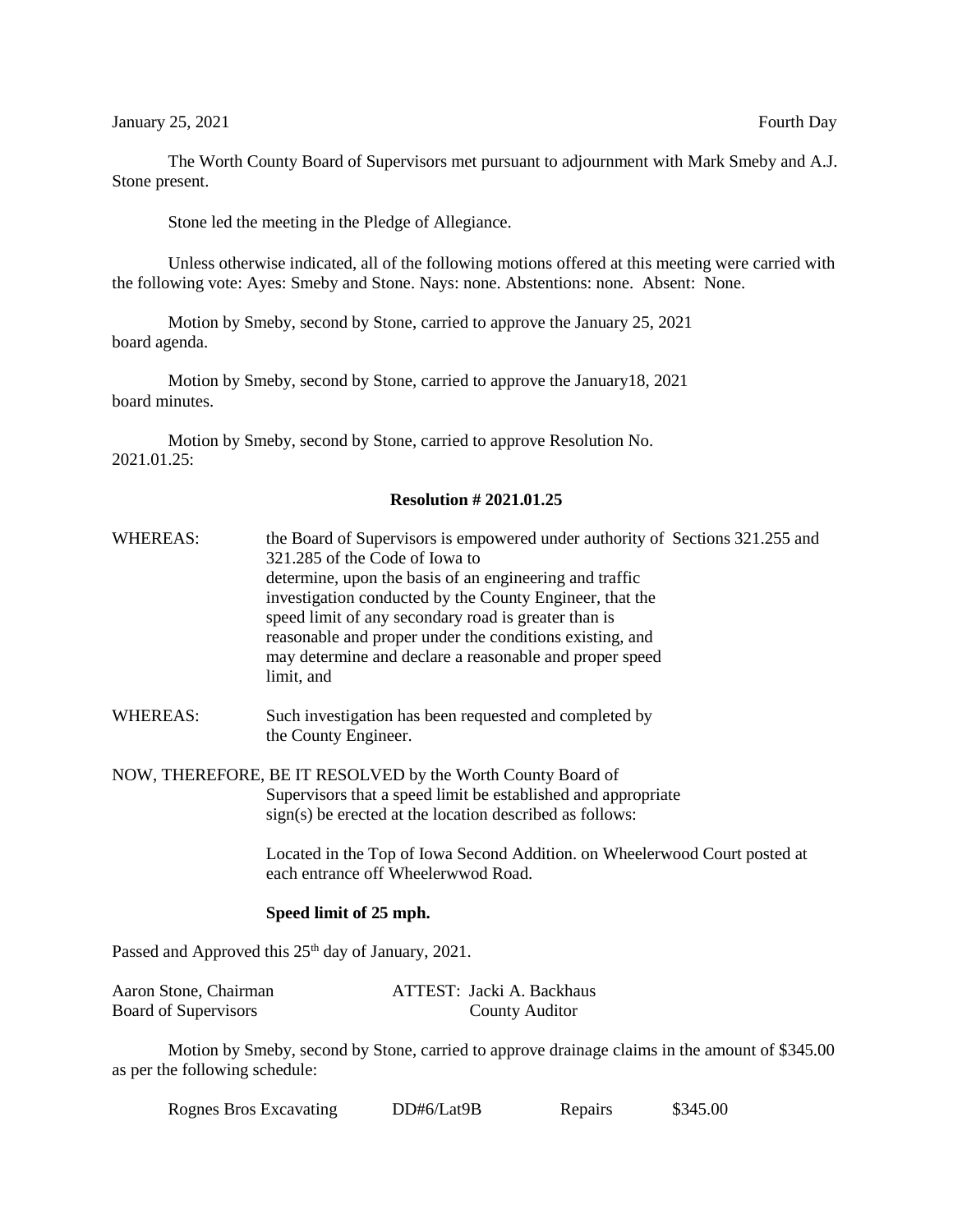Motion by Smeby, second by Stone, carried to approve claims in the amount of \$209,348.42 as per the following schedule:

| AT & T                                 | Service-911    | 40.38    |
|----------------------------------------|----------------|----------|
| Agco Plus                              | Parts-Eng      | 30.71    |
| <b>Agvantage Fs Inc</b>                | Supplies-Eng   | 725.62   |
| All States Ag Parts                    | Parts-Eng      | 141.99   |
| <b>Alliant Energy</b>                  | Service-Con    | 2,131.73 |
| Annette O'donnell                      | Rent-Soc       | 400.00   |
| Aramark                                | Service-Gsr    | 400.08   |
| Brian M Kuchay, Md                     | Ems Contract   | 100.00   |
| C J Cooper & Associates Inc            | Safety-Eng     | 225.00   |
| Centurylink                            | Service-911    | 362.01   |
| <b>Certified Laboratories</b>          | Fuel-Eng       | 747.45   |
| Cindy Thompson                         | Reimb-Asr      | 278.99   |
| <b>Cintas Corporation</b>              | Supplies-Eng   | 57.61    |
| City Of Fertile                        | Service-Eng    | 81.02    |
| City Of Joice                          | Fy21 Appro-Org | 5,000.00 |
| <b>Culligan Of Mason City</b>          | Service-Gsr    | 70.50    |
| D & L Equipment                        | Supplies-Con   | 4,827.65 |
| Dana Young                             | Service-Mex    | 450.00   |
| Dylan J Thomas                         | Service-Chm    | 78.00    |
| Elderbridge Agency On Aging            | Fy21 Appro-Org | 2,767.00 |
| Falkstone Llc                          | Rock-Eng       | 1,393.86 |
| <b>Fallgatter's Market Inc</b>         | Supplies-Shf   | 475.42   |
| Fertile Public Library/City Of Fertile | Fy21 Appro-Lib | 9,500.00 |
| <b>Five Star Cooperative</b>           | Parts-Eng      | 5.95     |
| <b>Frances Olson</b>                   | Election-Aud   | 15.49    |
| Galls, Llc                             | Supplies-Shf   | 312.07   |
| Grafton Public Library/City Of Grafton | Fy21 Appro-Lib | 9,500.00 |
| Healthy Harvest Of No Ia               | Fy21 Appro-Org | 1,307.50 |
| <b>Heartland Power Coop</b>            | Service-Eng    | 1,316.14 |
| I35/105 Welcome Center Inc.            | Fy21 Appro-Org | 7,500.00 |
| Ia Dept Of Natural Resources           | Fee-San        | 50.00    |
| <b>Idals-State Apiary Program</b>      | Service-Daa    | 63.96    |
| <b>Injectech Diesel Service</b>        | Parts-Eng      | 412.13   |
| Ip Pathways                            | Service-Dap    | 753.00   |
| Isac                                   | Edu-Sup        | 500.00   |
| Iscta                                  | Dues-Trs       | 250.00   |
| Janelle Johnson                        | Election-Aud   | 13.25    |
| Jessica Reyerson                       | Reimb-Phd      | 50.00    |
| Joel Rohne                             | Reimb-Dap      | 212.93   |
| John Deere Financial                   | Service        | 1,026.60 |
| Joice Public Library/City Of Joice     | Fy21 Appro-Lib | 9,500.00 |
| Karen Abrahams                         | Election-Aud   | 13.25    |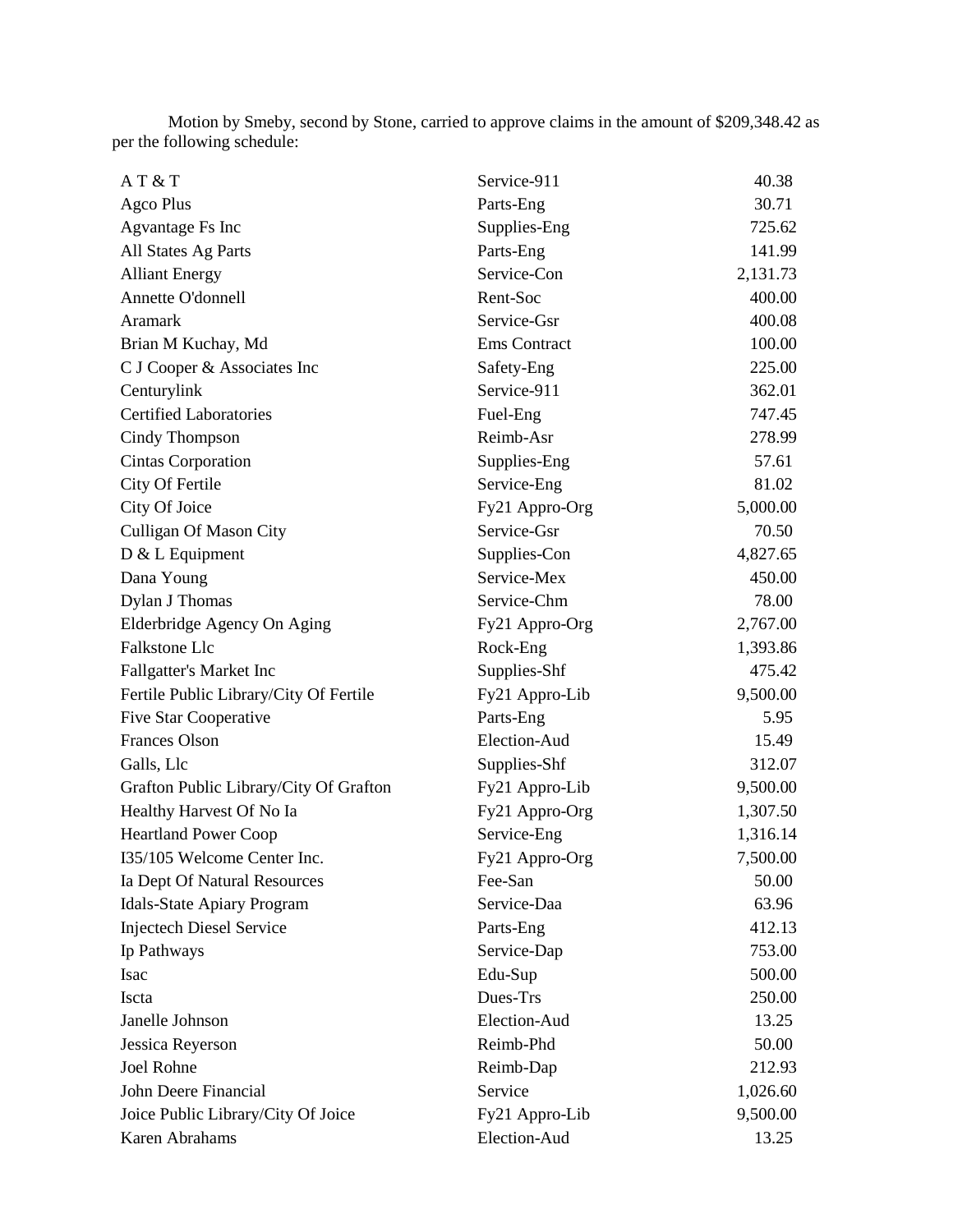| Kelly Hardware                             | Supplies-Shf      | 75.30     |
|--------------------------------------------|-------------------|-----------|
| Kensett Public Library/City Of Kensett     | Fy21 Appro-Lib    | 9,500.00  |
| Kevin Springer Construction                | Service-Gsr       | 190.00    |
| Kinney Memorial Library/City Of Hanlontown | Fy21 Appro-Lib    | 9,500.00  |
| <b>Knudtson Automotive Service</b>         | Service-Shf       | 1,595.32  |
| Larsen Plumbing & Heating Inc              | Service-Shf       | 634.56    |
| <b>Lawson Products Inc</b>                 | Supplies-Con      | 678.45    |
| Mandi Terlisner                            | Mileage-Phd       | 25.50     |
| Manly Congregate Meals Budget              | Fy21 Appro-Org    | 1,050.00  |
| <b>Manly Junction Signal</b>               | Service-Sup       | 347.25    |
| Manly Public Library/City Of Manly         | Fy21 Appro-Lib    | 9,500.00  |
| Marco Technologies Llc                     | Serivce-Dap & Asr | 695.21    |
| Medline Industries Inc.                    | Supplies-Phd      | 75.95     |
| Mike Bode                                  | Safety-Eng        | 201.31    |
| Napa Auto Parts                            | Parts-Eng         | 33.50     |
| Nassco Inc.                                | Supplies-Gsr      | 308.01    |
| Niacog                                     | Service-Tra       | 2,176.84  |
| Nk Viking Activity Center                  | Fy21 Appro-Org    | 2,500.00  |
| Northwood Anchor Inc                       | Service-Sup       | 368.85    |
| Northwood Meals On Wheels                  | Fy21 Appro-Org    | 1,050.00  |
| Northwood Public Library/City Of Northwood | Fy21 Appro-Lib    | 9,500.00  |
| Northwood Sanitation Llc                   | Service-Eng       | 130.00    |
| Nsb Bank                                   | Ach-Dap           | 243.75    |
| Pathology Assoc Of Mason City              | Service-Mex       | 2,000.00  |
| Peopleservice Inc                          | Service-Wat & Wwt | 16,389.00 |
| <b>Pinnacle Quality Insight</b>            | Service-Phd       | 154.50    |
| Plunkett's Pest Control Inc                | Service-Ema       | 30.00     |
| Printing Services Inc                      | Supplies-Sdp      | 17.58     |
| <b>Ram Systems</b>                         | Service-Phd       | 720.00    |
| <b>Rsvp</b>                                | Fy21 Appro-Org    | 2,250.00  |
| Scp                                        | Supplies-Eng      | 273.85    |
| Singelstad's Hardware                      | Supplies-Eng      | 63.30     |
| State Hygienic Laboratory                  | Service-San       | 372.00    |
| <b>State Medical Examiners Office</b>      | Service-Mex       | 2,225.00  |
| <b>Thomas Properties</b>                   | Rent-Soc          | 450.00    |
| <b>Trading Post</b>                        | Supplies-Eng      | 2,227.82  |
| <b>Tyler Business Forms</b>                | Supplies-Aud      | 32.67     |
| Ver Helst Snyder Drug                      | Supplies-Phd      | 381.10    |
| <b>Verizon Wireless</b>                    | Service-It/Gis    | 378.70    |
| Visa                                       | Service-Shf       | 2,733.26  |
| Waste Management Of Iowa Inc               | Service-Sdp       | 2,916.25  |
| Wex Bank                                   | Fuel-Tra          | 1,164.52  |
| Whks & Co                                  | Service-Eng       | 7,328.28  |
| Windstream                                 | Service-Eng       | 14.80     |